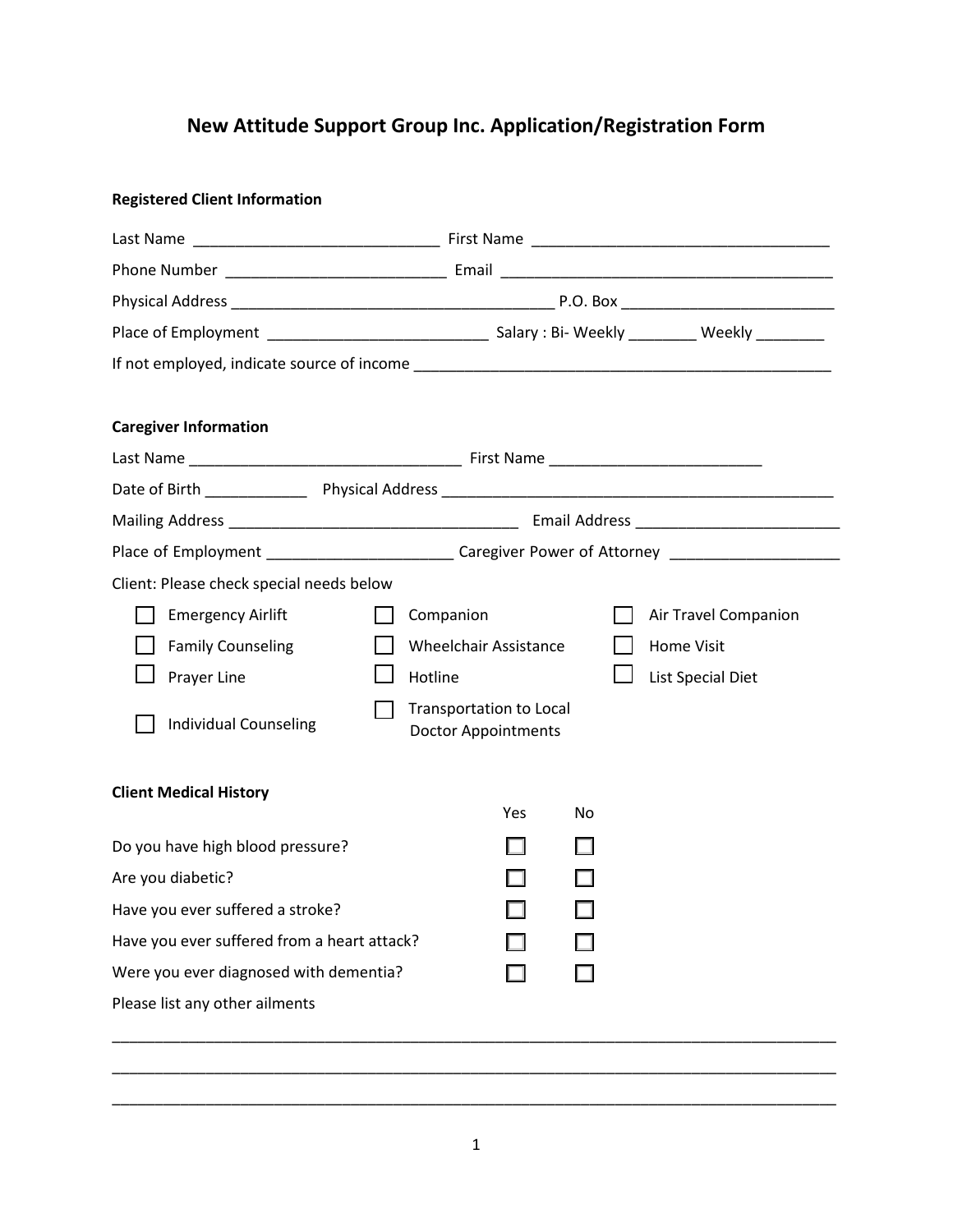List three (3) family members or friends that would be willing to volunteer during fundraising events for New Attitude Support Group Inc.

| <b>Member/Volunteer Information</b> |  |  |  |  |
|-------------------------------------|--|--|--|--|
|                                     |  |  |  |  |
|                                     |  |  |  |  |
|                                     |  |  |  |  |
|                                     |  |  |  |  |
|                                     |  |  |  |  |
| <b>Employment Application</b>       |  |  |  |  |
|                                     |  |  |  |  |
|                                     |  |  |  |  |
|                                     |  |  |  |  |
|                                     |  |  |  |  |
|                                     |  |  |  |  |
|                                     |  |  |  |  |
|                                     |  |  |  |  |
|                                     |  |  |  |  |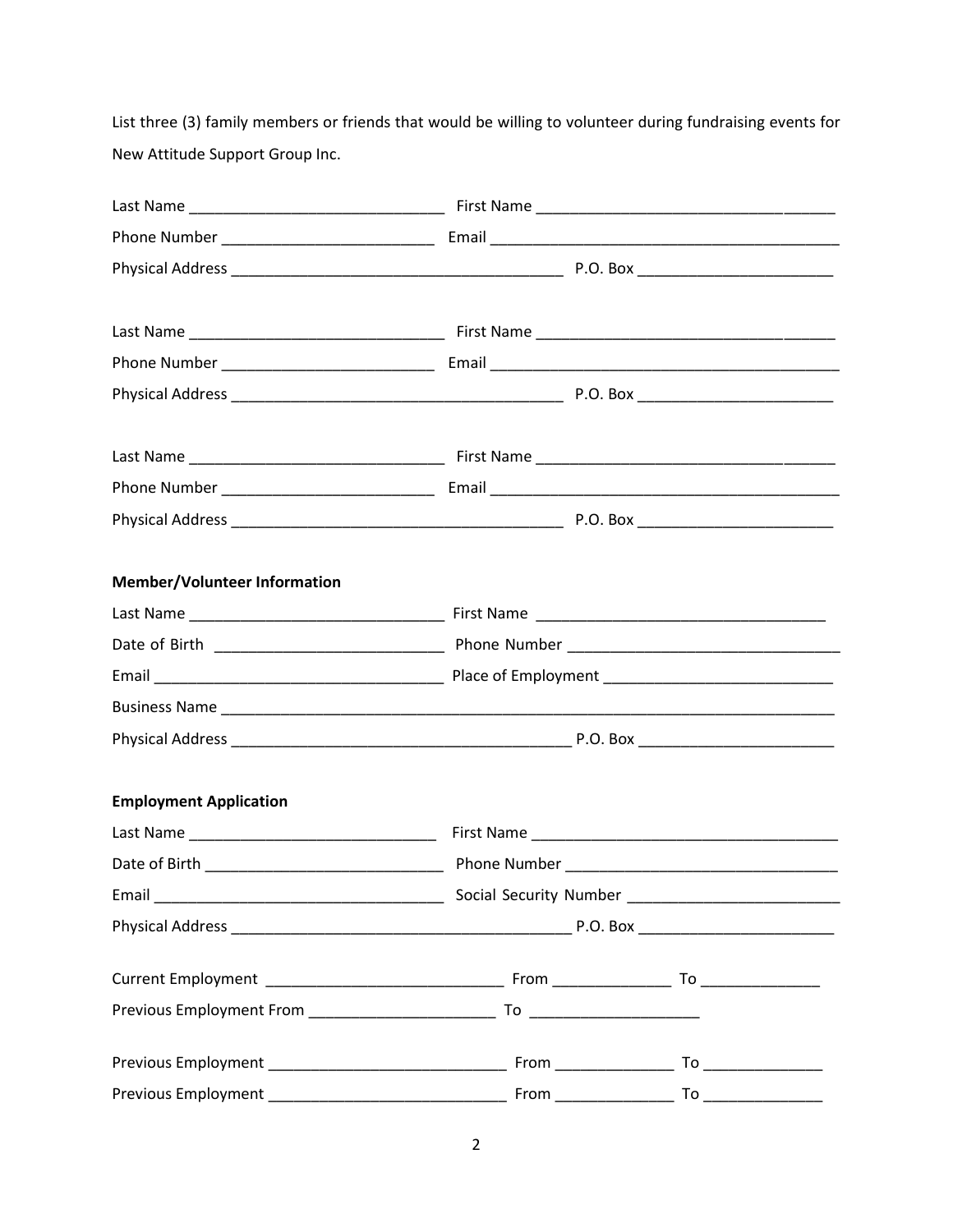| <b>Education Background</b>  |                                                                                     |                            |  |  |  |  |
|------------------------------|-------------------------------------------------------------------------------------|----------------------------|--|--|--|--|
| □ College Degree             | $\Box$ High School Diploma                                                          | $\sqsupset$ GED            |  |  |  |  |
|                              |                                                                                     |                            |  |  |  |  |
|                              |                                                                                     |                            |  |  |  |  |
|                              |                                                                                     |                            |  |  |  |  |
|                              |                                                                                     |                            |  |  |  |  |
|                              |                                                                                     |                            |  |  |  |  |
|                              |                                                                                     |                            |  |  |  |  |
|                              |                                                                                     |                            |  |  |  |  |
| Volunteer                    |                                                                                     |                            |  |  |  |  |
|                              | Check off area(s) you are willing to assist with at New Attitude Support Group Inc. |                            |  |  |  |  |
|                              | Off Island Travel Companion <b>IV</b> Ground Transportation                         | Home Visit<br>$\mathbf{I}$ |  |  |  |  |
| Daily/Weekly Errands         | <b>Indoor Activities</b>                                                            | <b>Outdoor Activities</b>  |  |  |  |  |
| Prayer Group                 | <b>Group Counseling</b>                                                             | <b>Physical Therapist</b>  |  |  |  |  |
| Speech Therapist             | First Aid                                                                           | Concession                 |  |  |  |  |
| <b>Fundraiser Activities</b> | <b>Family Events</b>                                                                | Arts & Crafts              |  |  |  |  |
| Gardening                    | Dancing                                                                             | Games                      |  |  |  |  |
| Events & Fundraisers         | <b>Monetary Donation</b>                                                            |                            |  |  |  |  |